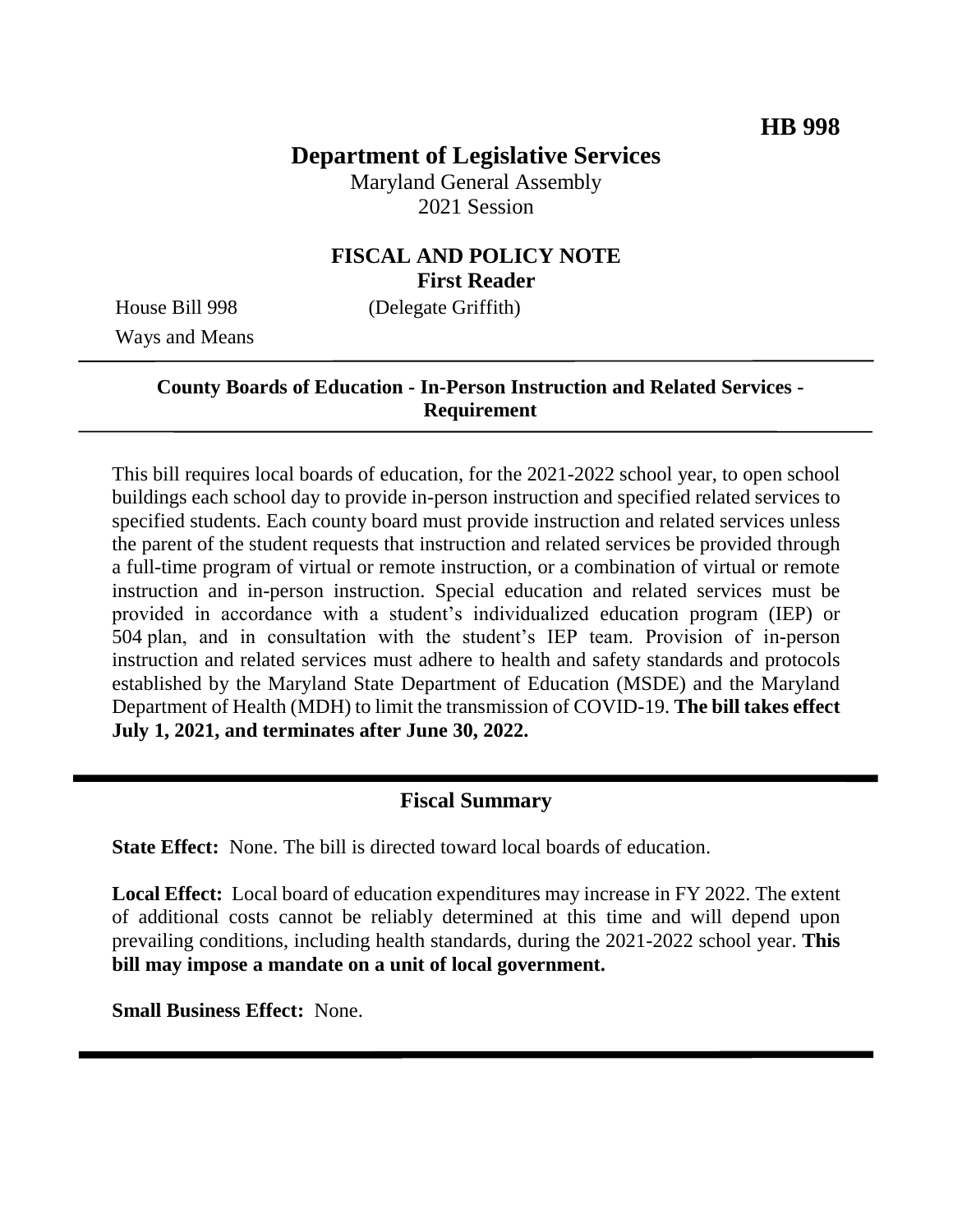# **Analysis**

**Bill Summary:** Notwithstanding any law, regulation, or executive order to the contrary, for the 2021-2022 school year, each county board of education must require school buildings to be open each school day to provide in-person instruction and related services to:

- English language learners;
- homeless youth, as defined under the federal McKinney-Vento Homeless Assistance Act;
- students in foster care;
- students who are eligible for free or reduced-price meals;
- students who attend a Title I school:
- students with a parent or legal guardian who is active duty military;
- students with a parent or legal guardian working under a temporary worker visa issued by the U.S. Citizenship and Immigration Services; and
- students with disabilities.

## **Current Law:**

#### *Individualized Education Programs*

The federal Individuals with Disabilities Education Act (IDEA) requires that a child with disabilities be provided a free appropriate public education in the least restrictive environment from birth through the end of the school year in which the student turns 21 years old, in accordance with an individualized family service plan (IFSP) or IEP specific to the individual needs of the child. An IFSP is for children with disabilities from birth up to age 3, and up to age 5 under Maryland's Extended IFSP Option if a parent chooses the option. An IEP is for students with disabilities age 3 through 21. Local school systems are required to make a free appropriate public education available to students with disabilities from age 3 through 21. However, the State, under its supervisory authority required by IDEA, has the ultimate responsibility for ensuring that this obligation is met.

An IEP is a written statement for each child with a disability that, among other things, must indicate the present levels of academic achievement and functional performance of a child, measurable academic and functional goals for the child, how the child's progress toward meeting these goals will be measured, and the special education and related services that are to be provided for the child. The parent of a child with a disability is a member of the IEP team that is responsible for developing and reviewing a child's IEP and for revisions to IEP.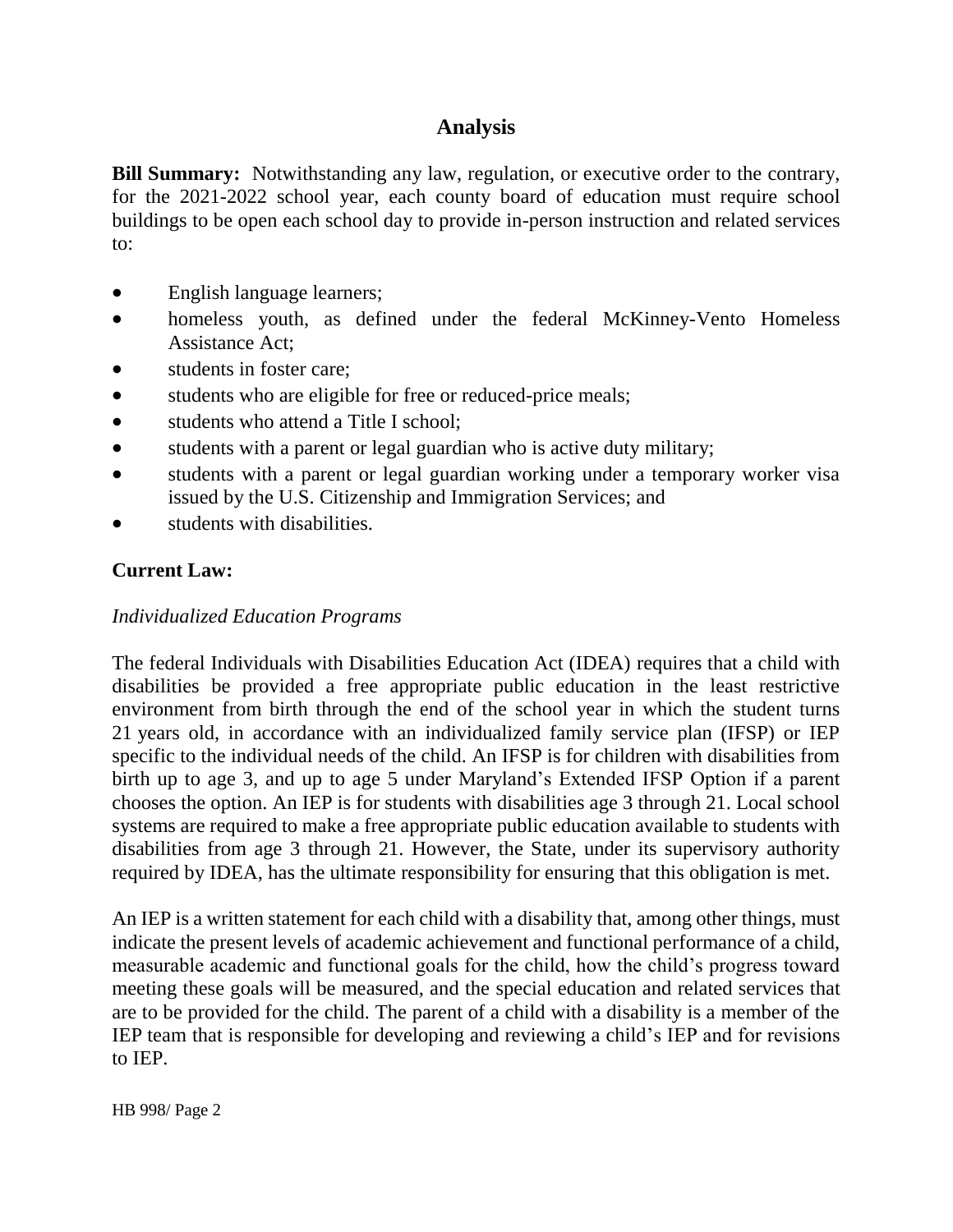During school closure, the IEP team should be convened by teleconference or other means to address the student's needs (including initial, annual, or reevaluation IEP team meetings) if the school-based members of the IEP team have the data needed to make decisions. IDEA states that when conducting IEP team meetings, the parent and the public agency may agree to use alternative means of meeting participation, such as video conferences and conference calls.

# *504 Plans*

Section 504 of the federal Rehabilitation Act of 1973 requires schools to make a "reasonable accommodation" for students with disabilities to allow them to participate in school and school-related activities. Section 504 plans can be created to help students with disabilities receive accommodations that are not covered by their IEP. Students with disabilities who do not need an IEP may still receive accommodations through a Section 504 plan. For example, a student who has diabetes may have a Section 504 plan that includes a schedule for getting medication. A student who uses a wheelchair may have a Section 504 plan that provides for special transportation during field trips.

## *Annual Public School Days and Hours Minimum Requirements*

Public schools must be open for at least 180 days *and* 1,080 school hours at elementary and middle schools or 1,170 hours at high schools during a 10-month period. However, a local board of education may apply to the State Board of Education for a waiver from these provisions of State law; the application must describe a demonstrated effort by the local board to comply with State law and that the school system calendar included from 3 to 10 days to be used to make up days lost. In response, the State board may permit:

- increases or decreases in the length of the school year;
- exceptions from the 10-month period requirement;
- adjustments in the length of the school day; and
- schools to be open on holidays.

These adjustments may be granted only if normal school attendance is prevented because of natural disaster, civil disaster, or severe weather conditions. After any school system closure, the local school system must notify the State board, within 10 days of reopening, of its plan to make up the missed school days, including the dates of the make-up days. Education funding from the State or local sources may not be reduced if there are fewer than 180 school days in any year because of an approved application to the State Board of Education for a decrease in the length of the school year.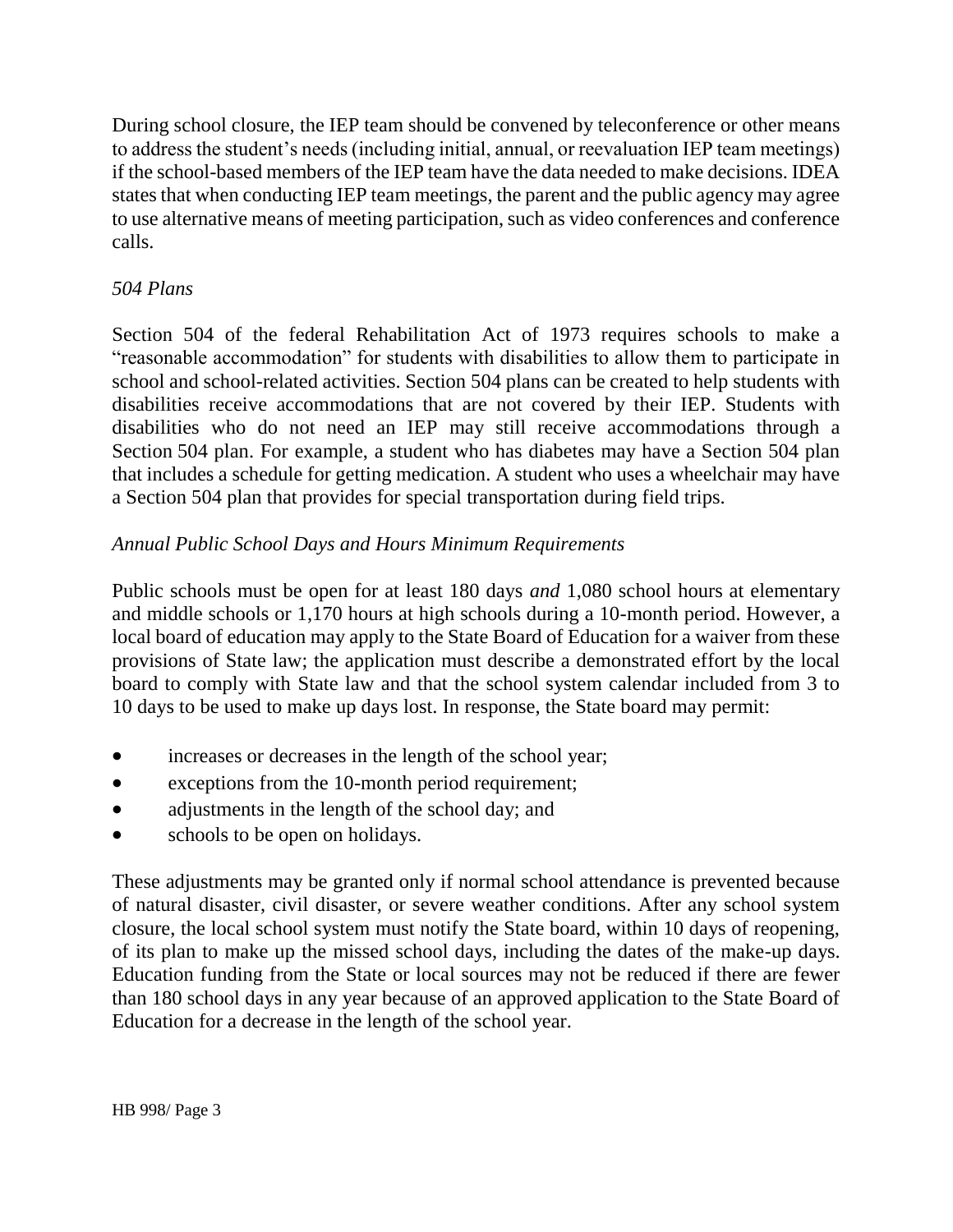The local school boards for Baltimore City and Allegany, Anne Arundel, Calvert, Howard, Montgomery, and Prince George's counties may elect to operate one or more schools on a year-round basis if the 180-day and minimum hour requirements are met. Again, State and local education funding may not be reduced if there are fewer than 180 days in any year and a State board waiver was granted allowing for a decrease in the length of the school year.

Chapter 13 of 2019 requires each local board of education to set start and end dates each year for public schools in the county, effectively repealing any law prohibiting a local board from beginning or ending its school year before or after a certain date.

#### *COVID-19 State of Emergency and School Closures*

The Governor declared a state of emergency and catastrophic health emergency on March 5, 2020, to control and prevent the spread of COVID-19 within the State. On March 12, 2020, the State Superintendent of Schools directed public schools in Maryland to be closed from March 16, 2020, through March 27, 2020, to reduce the threat to human health caused by transmission of COVID-19 in Maryland, and to protect and save lives. In response to these closures, the Maryland State Board of Education authorized the State Superintendent to waive up to five days of student attendance for Maryland public schools for the 2019-2020 school year, upon the request of a local superintendent of schools on behalf of a school system.

For more information on COVID-19 and its impact on Maryland, including additional federal fund revenues, please see **Appendix – COVID-19**.

**Local Expenditures:** This analysis assumes that the bill supersedes the Governor's emergency order authority. Depending upon circumstances during the 2021-2022 school year, including the extent to which the COVID-19 pandemic continues to affect Maryland, local boards of education may incur additional expenditures to educate specified students in the classroom that might otherwise be avoided with the option to educate many of those students remotely. The impact on local board of education expenditures will also depend upon the extent to which parents opt for virtual instruction under the bill.

Additional costs for local boards of education likely will relate to those expenditures linked to adhering to health and safety standards and protocols established by the MSDE and the MDH to limit the transmission of COVID-19. These costs may relate to the provision of personal protective equipment and other safeguards for students, teachers, and other school staff and may also relate to the transportation of students in a manner that limits transmission. Further, any requirement to enhance physical distancing beyond levels experienced prior to the COVID-19 pandemic may require smaller than usual student to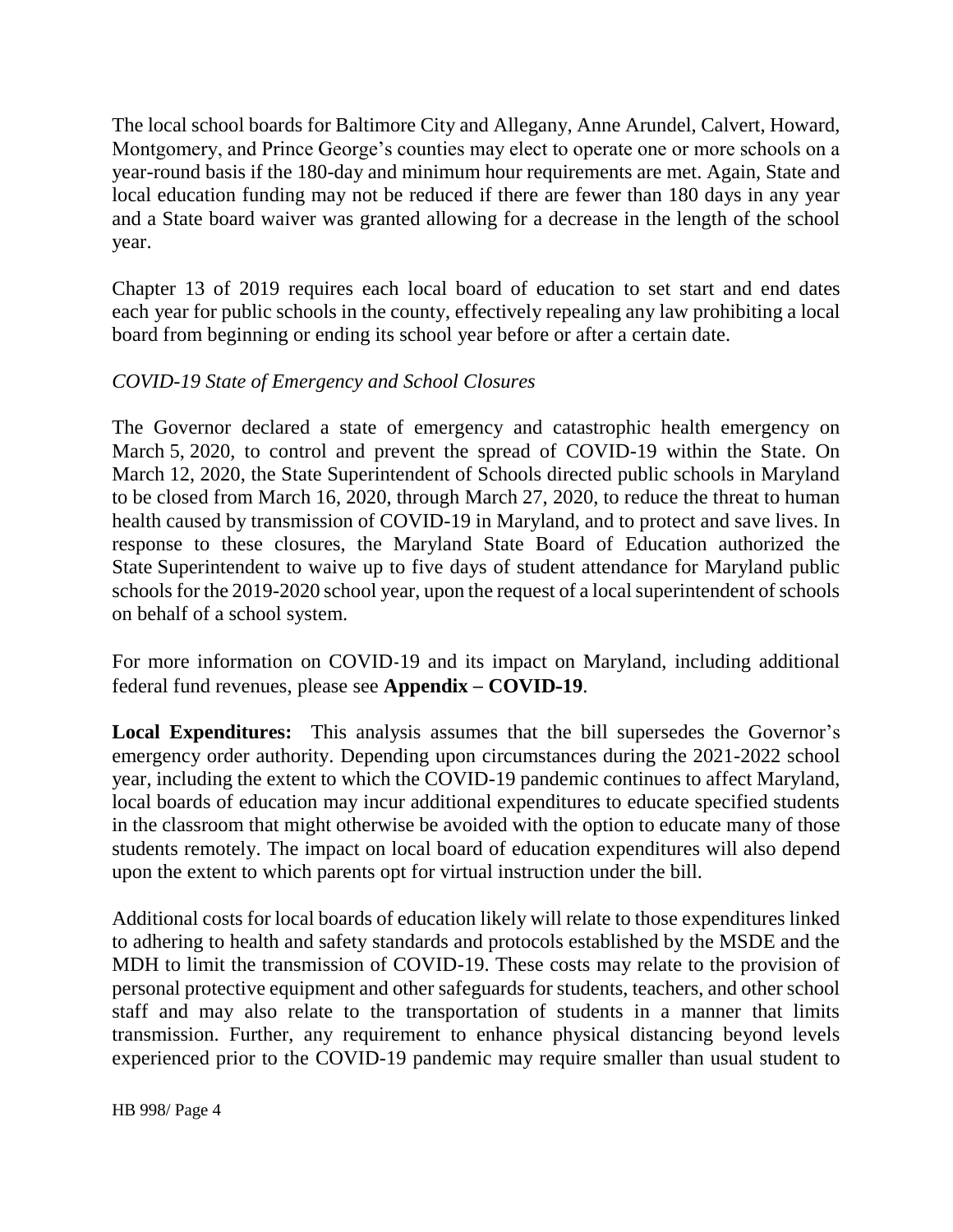teacher ratios, thus potentially increasing both staffing costs and costs related to providing adequate classroom space.

Local school systems (and county governments) have received significant federal funding to date to assist with the COVID-19 pandemic, which may be used to pay for additional expenses associated with opening schools to in-person instruction for the student populations as specified in the bill.

## **Additional Information**

**Prior Introductions:** None.

**Designated Cross File:** None.

**Information Source(s):** Baltimore City Public Schools; Baltimore County Public Schools; Frederick County Public Schools; Prince George's County Public Schools; Maryland State Department of Education; Department of Legislative Services

**Fiscal Note History:** First Reader - February 23, 2021 mr/rhh

Analysis by: Scott P. Gates Direct Inquiries to:

(410) 946-5510 (301) 970-5510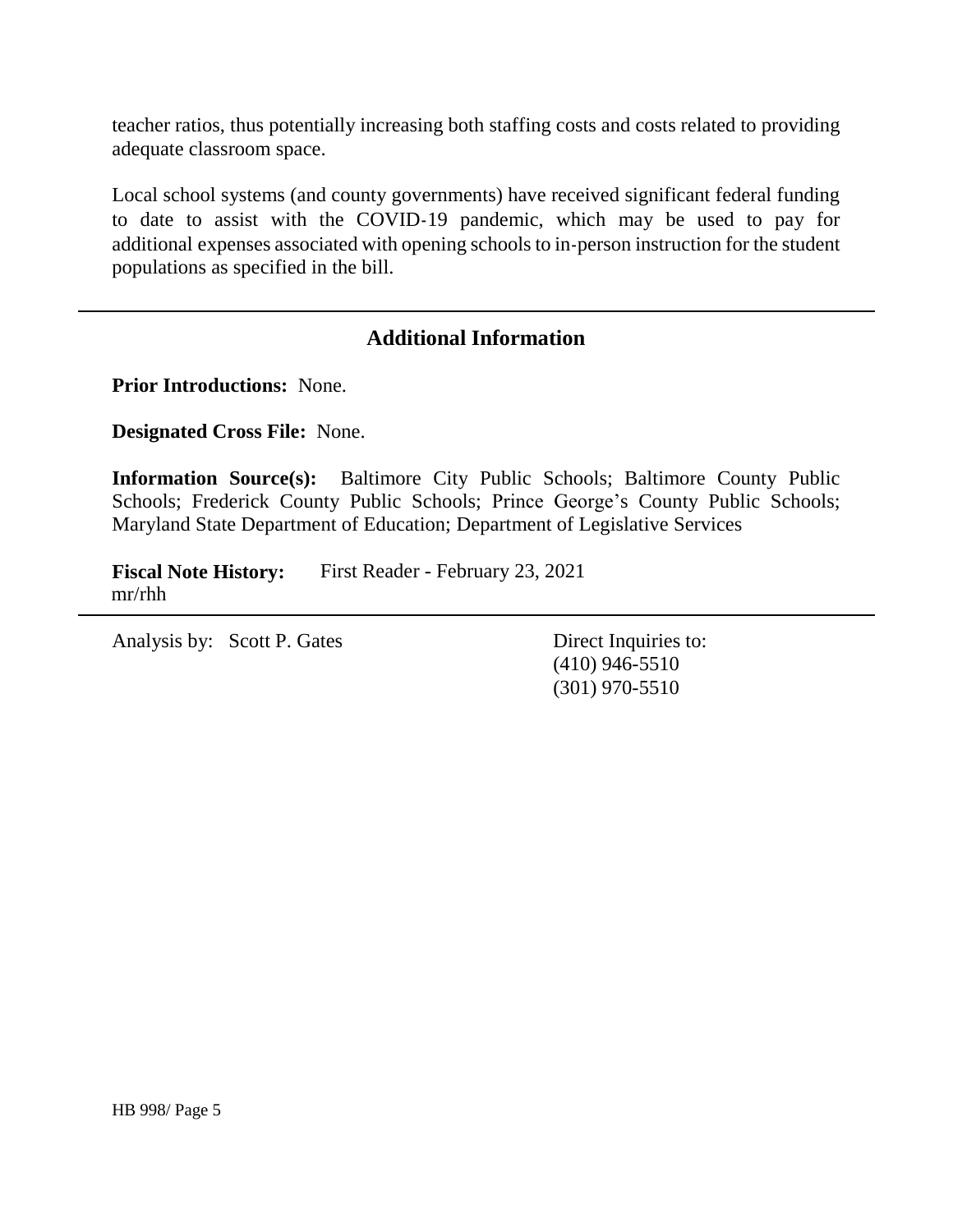In December 2019, a novel strain of coronavirus known as severe acute respiratory syndrome coronavirus 2 emerged in Wuhan, China. Coronavirus disease (COVID-19) is an infectious disease caused by this virus. As the number of cases spread globally by March 2020, the World Health Organization declared COVID-19 a pandemic.

#### *Testing, Cases, and Deaths in Maryland*

Maryland's first three confirmed cases of COVID-19 were recorded on March 6, 2020, with the first two deaths occurring March 16, 2020. As of January 27, 2021, Maryland reported a total of 346,559 confirmed cases, 31,468 individuals ever hospitalized, and 6,821 confirmed deaths. The jurisdictions with the highest number of cases have been Prince George's, Montgomery, and Baltimore counties and Baltimore City. Statewide, 8.4% of cases (28,954) and 45.9% of COVID-19 deaths (3,130) occurred in congregate living settings (*i.e.*, nursing homes, assisted living, and group homes). Updated data on COVID-19 in Maryland is available on the Maryland Department of Health (MDH) dashboard: [https://coronavirus.maryland.gov.](https://coronavirus.maryland.gov/)

#### *Vaccines*

In December 2020, the U.S. Food and Drug Administration approved both Pfizer-BioNTech and Moderna's COVID-19 vaccines for emergency use. Due to limited quantities, distribution began with priority groups as determined by states. Maryland began distribution in January 2021 with Phase 1A, which includes health care workers, residents and staff of nursing homes, first responders, public safety, corrections staff, and front-line Judiciary staff. Phase 1B began January 18, 2021, and includes residents of assisted living facilities and other congregate settings, adults age 75 and older, staff of K-12 schools and child care facilities, high-risk incarcerated individuals, and those involved in continuity of government. As of January 27, 2020, the State is in Phase 1C, which includes adults aged 65 and older, additional public safety and public health workers, and essential workers in food/agriculture, manufacturing, public transit, and the postal service. Phase 2 will include individuals aged 16 to 64 at increased risk of severe illness, incarcerated adults, and remaining essential workers. Phase 3 will include the general public. As of January 27, 2021, 852,625 doses of the vaccine have been distributed, and 419,579 doses have been administered (363,282 first doses and 56,297 second doses). Updated data is available on the MDH dashboard: [coronavirus.maryland.gov/#Vaccine.](https://coronavirus.maryland.gov/#Vaccine)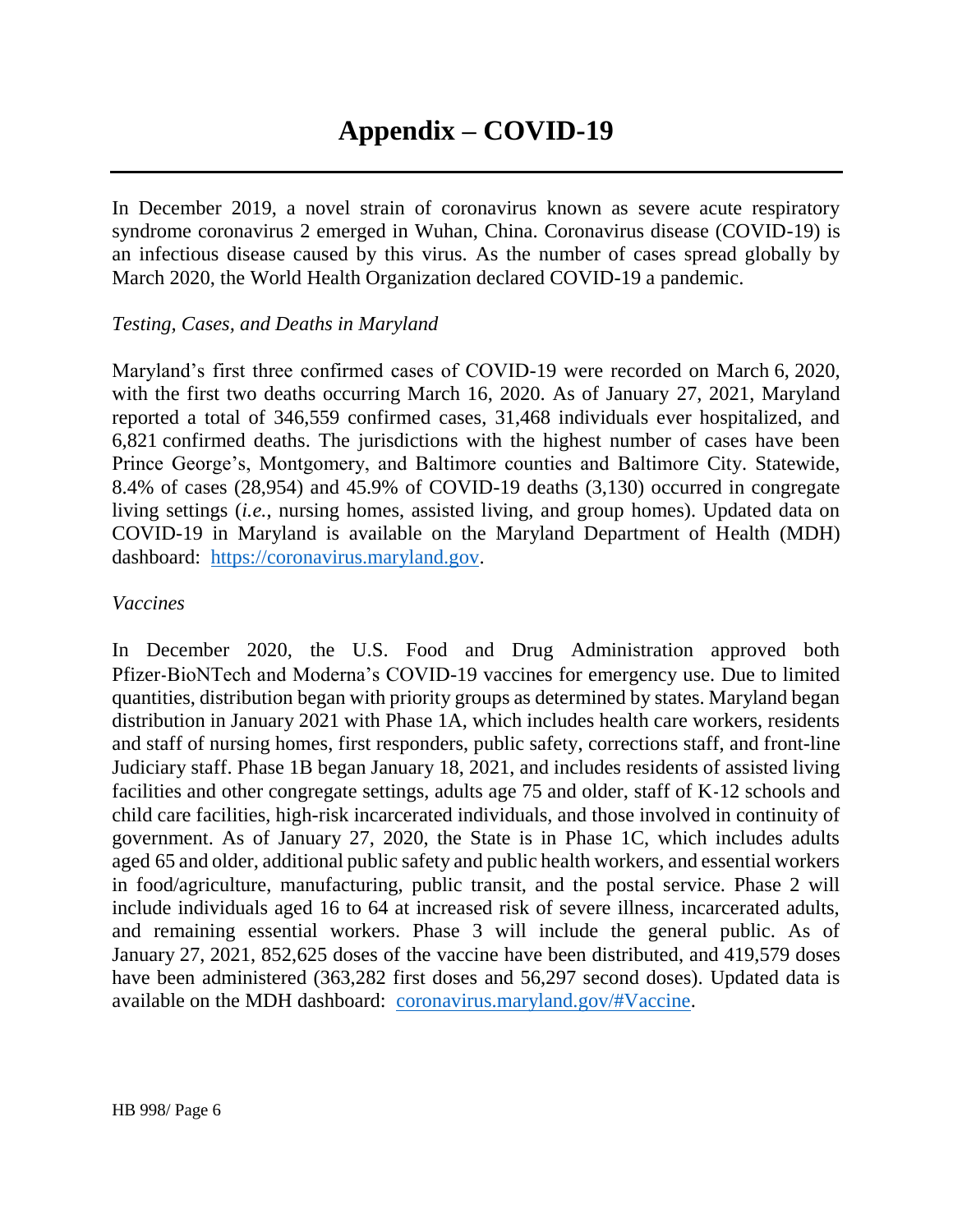#### *Declaration of a State of Emergency and Initial Executive Orders*

On March 5, 2020, Governor Lawrence J. Hogan, Jr. declared a state of emergency and the existence of a catastrophic health emergency to deploy resources and implement the emergency powers of the Governor to control and prevent the spread of COVID-19. The declaration, which has been renewed several times (most recently January 21, 2021), initiated a series of executive actions, including moving the Maryland Emergency Management Agency to its highest activation level, activating the National Guard, and closing all public schools. The Governor then ordered the closure of in-house dining at bars and restaurants and banned mass gatherings of more than 50 people. This action was followed by a more extensive stay-at-home order on March 30, 2020, requiring closure of all nonessential businesses. This order remained in effect until May 15, 2020.

#### *Emergency Legislation*

Chapters 13 and 14 of 2020 (the COVID-19 Public Health Emergency Protection Act of 2020) authorized the Governor, for the duration of the emergency, to take actions relating to health insurance, Medicaid, retailer profits, employer actions, and personnel at State health care facilities as a result of the state of emergency and catastrophic health emergency. The Acts also authorize the Secretary of Labor to determine certain individuals eligible for unemployment insurance (UI) benefits due to COVID-19. The Acts terminate April 30, 2021.

#### *Subsequent Executive Orders and Advisories*

Since March 2020, the Governor has issued numerous executive orders relating to COVID-19, including (1) closing Maryland ports and harbors to passenger vessels; (2) expanding child care access; (3) expanding the scope of practice for health care practitioners, activating the Maryland Responds Medical Reserve Corps, controlling and restricting elective medical procedures, closing adult day care centers, and providing additional health care regulatory flexibility; (4) augmenting emergency medical services; (5) prohibiting price gouging; (6) fast tracking lab testing processes; (7) authorizing expanded telehealth services; (8) delegating authority to local health officials to control and close unsafe facilities; (9) extending certain licenses, permits, and registrations; (10) authorizing remote notarizations; (11) prohibiting evictions of tenants suffering substantial loss of income due to COVID-19, additionally prohibiting certain repossessions, restricting initiation of residential mortgage foreclosures, and prohibiting commercial evictions; (12) regulating certain businesses and facilities and generally requiring the use of face coverings; (13) establishing alternate health care sites and authorizing regulation of patient care space in health care facilities; and (14) implementing alterative correctional detention and supervision.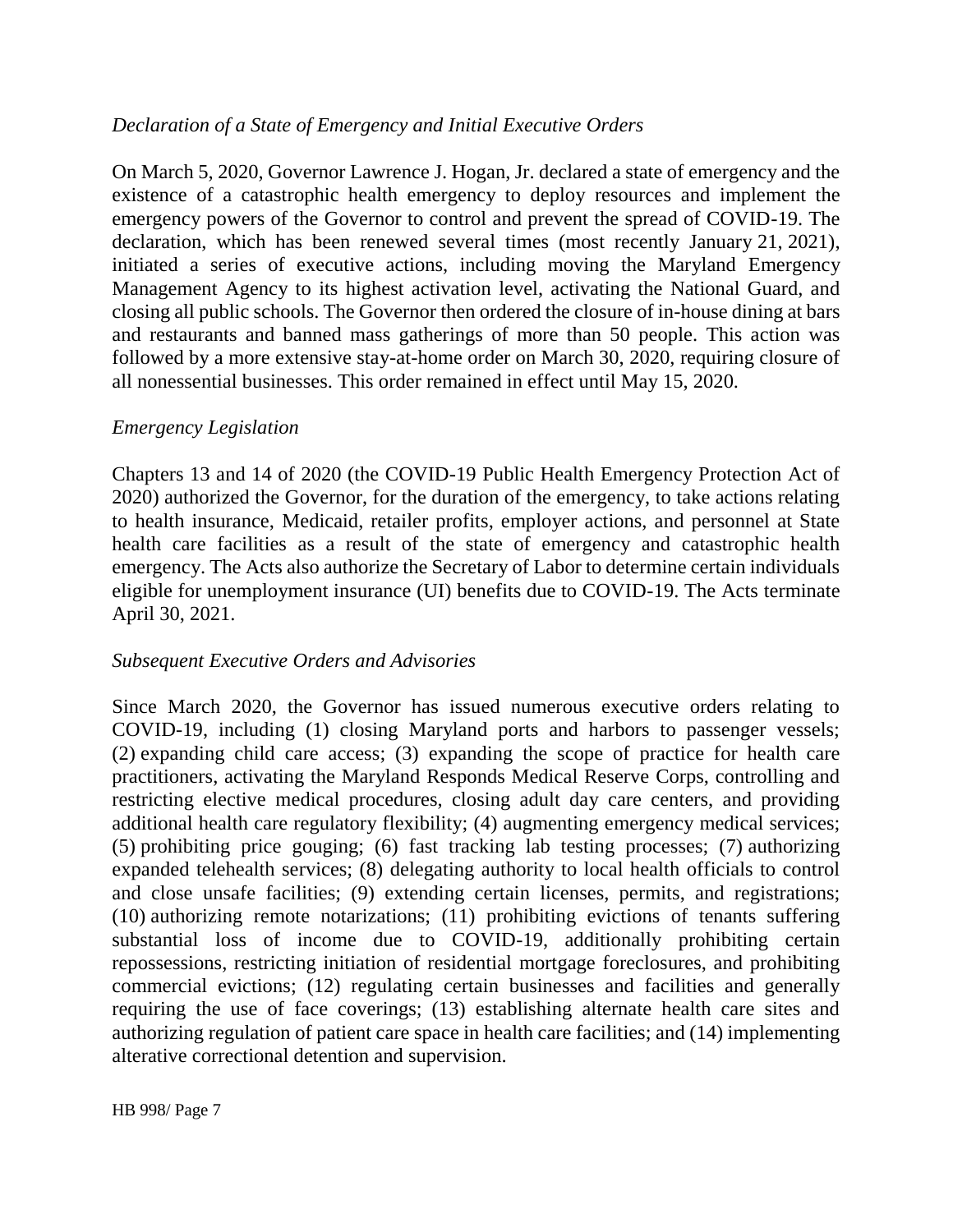## *Federal Legislation Regarding COVID-19*

Five federal emergency bills have been enacted to address the COVID-19 pandemic:

- the **Coronavirus Preparedness and Response Supplemental Appropriations**  Act, which provided \$8.3 billion in emergency funds for federal agencies (including \$950 million through the U.S. Centers for Disease Control and Prevention for state and local response);
- the **Families First Coronavirus Response Act,** which addressed emergency family and medical leave and paid sick leave, specified insurance coverage of COVID-19 testing, and provided additional funding for nutrition assistance programs and unemployment benefits;
- the **Coronavirus Aid, Relief, and Economic Security (CARES) Act**, which included a Coronavirus Relief Fund for state and local governments; an Education Stabilization Fund for states, school districts, and institutions of higher education; a Disaster Relief Fund for state and local governments; additional funding for public health agencies to prevent, prepare for, and respond to COVID-19; funding for transit systems; an expansion and extension of eligibility for UI benefits, and additional temporary unemployment compensation of \$600 per week; \$349 billion for the establishment of the Paycheck Protection Program (PPP); a \$500 billion lending fund for businesses, cities, and states; and Economic Impact Payments to American households of up to \$1,200 per adult and \$500 per child;
- the **Paycheck Protection Program and Health Care Enhancement Act**, which provided an additional \$310 billion to PPP, \$75 billion for health care providers, \$60 billion for small business disaster loans, and \$25 billion for increased testing capacity; and
- the **Consolidated Appropriations Act, 2021, and Other Extensions Act**, which included \$908 billion in relief, including another \$284 billion for PPP, \$82 billion for schools, \$45 billion for transportation, \$25 billion in emergency assistance to renters, \$20 billion for vaccine distribution, \$13 billion for a major expansion in Supplemental Nutrition Assistance benefits, \$13 billion for agriculture and rural programs, \$10 billion for child care assistance, extended federal unemployment benefits of up to \$300 per week, extended the federal moratorium on evictions through January 31, 2021, and provided a second stimulus payment of up to \$600 per person.